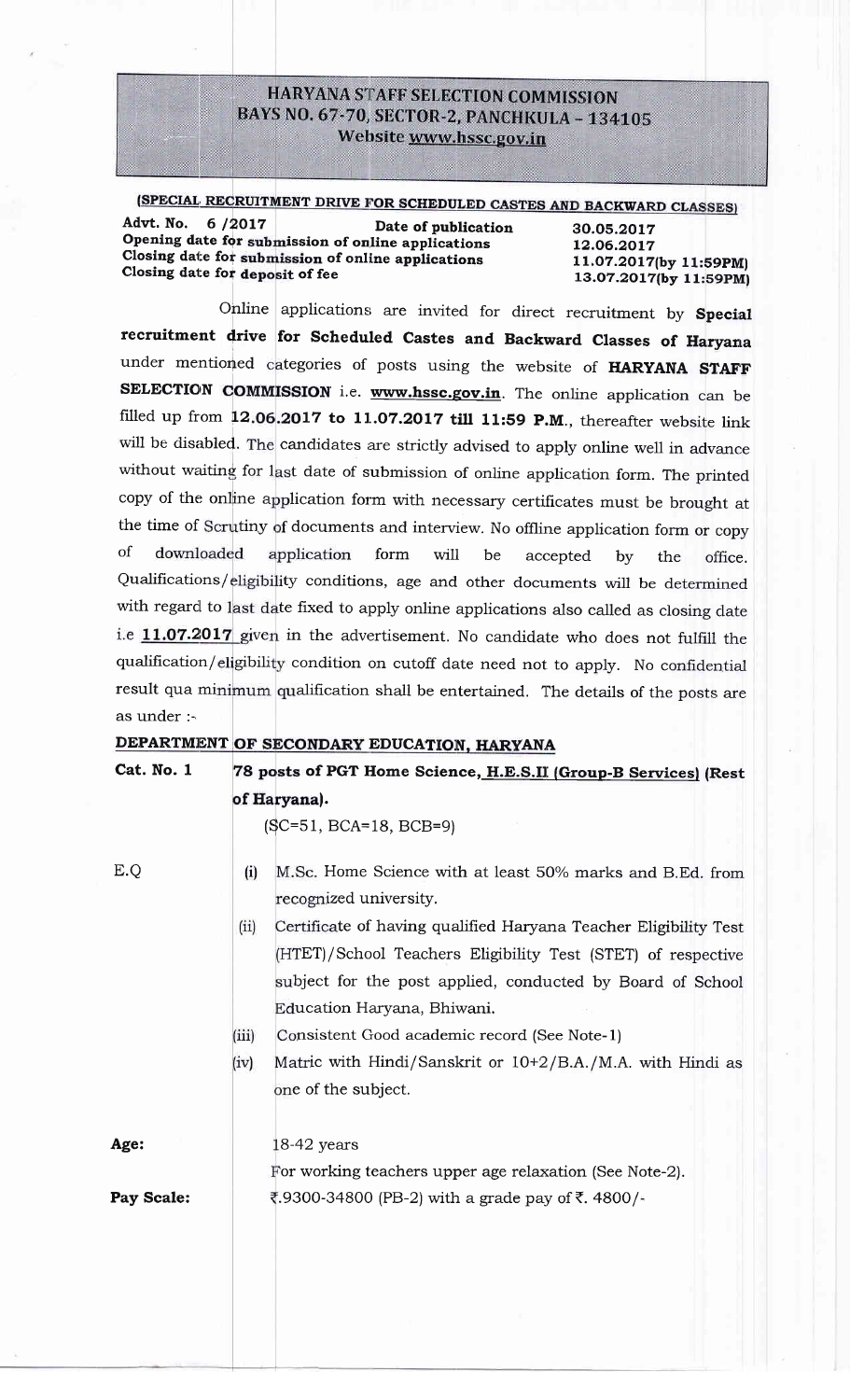| Cat No 2   |       | 2 posts of PGT Home Science_H.E.S.II (Group-B Services) (Mewat                                             |  |  |  |  |
|------------|-------|------------------------------------------------------------------------------------------------------------|--|--|--|--|
|            |       | Cadre).                                                                                                    |  |  |  |  |
|            |       | (SC Category Only)                                                                                         |  |  |  |  |
| E.Q        | (i)   | M.Sc. Home Science with at least 50% marks and B.Ed. from                                                  |  |  |  |  |
|            |       | recognized university.                                                                                     |  |  |  |  |
|            | (ii)  | Certificate of having qualified Haryana Teacher Eligibility Test                                           |  |  |  |  |
|            |       | (HTET)/School Teachers Eligibility Test (STET) of respective                                               |  |  |  |  |
|            |       | subject for the post applied, conducted by Board of School                                                 |  |  |  |  |
|            |       | Education Haryana, Bhiwani.                                                                                |  |  |  |  |
|            | (iii) | Consistent Good academic record (See Note-1)                                                               |  |  |  |  |
|            | (iv)  | Matric with Hindi/Sanskrit or 10+2/B.A./M.A. with Hindi as one<br>of the subject.                          |  |  |  |  |
|            |       |                                                                                                            |  |  |  |  |
| Age:       |       | 18-42 years                                                                                                |  |  |  |  |
|            |       | For working teachers upper age relaxation (See Note-2).                                                    |  |  |  |  |
| Pay Scale: |       | र.9300-34800 (PB-2) with a grade pay of ₹. 4800/-                                                          |  |  |  |  |
|            |       |                                                                                                            |  |  |  |  |
| Cat No 3   |       | 1 posts of PGT Political Science, H.E.S.II (Group-B Services)                                              |  |  |  |  |
|            |       | (Mewat Cadre).                                                                                             |  |  |  |  |
|            |       | (BCA Category Only)                                                                                        |  |  |  |  |
| E.Q        | (i)   | M.A. Political Science with at least 50% marks and B.Ed. from                                              |  |  |  |  |
|            |       | recognized university.                                                                                     |  |  |  |  |
|            | (ii)  | Certificate of having qualified Haryana Teacher Eligibility Test                                           |  |  |  |  |
|            |       | (HTET)/School Teachers Eligibility Test (STET) of respective                                               |  |  |  |  |
|            |       | subject for the post applied, conducted by Board of School                                                 |  |  |  |  |
|            | (iii) | Education Haryana, Bhiwani.                                                                                |  |  |  |  |
|            | (iv)  | Consistent Good academic record (See Note-1)<br>Matric with Hindi/Sanskrit or 10+2/B.A./M.A. with Hindi as |  |  |  |  |
|            |       | one of the subject.                                                                                        |  |  |  |  |
|            |       |                                                                                                            |  |  |  |  |
| Age:       |       | $18-42$ years                                                                                              |  |  |  |  |
|            |       | For working teachers upper age relaxation (See Note-2).                                                    |  |  |  |  |
| Pay Scale: |       | ₹,9300-34800 (PB-2) with a grade pay of ₹. 4800/-                                                          |  |  |  |  |
| Cat No 4   | 5     | posts of PGT Urdu, H.E.S.II (Group-B Services) (Mewat                                                      |  |  |  |  |
|            |       | Cadre).                                                                                                    |  |  |  |  |
|            |       | $(SC=4, BCA=1)$                                                                                            |  |  |  |  |
| E.Q        | (i)   | M.A. Urdu with at least 50% marks and B.Ed. from recognized                                                |  |  |  |  |
|            |       | university.                                                                                                |  |  |  |  |
|            | (ii)  | Certificate of having qualified Haryana Teacher Eligibility Test                                           |  |  |  |  |
|            |       | (HTET)/School Teachers Eligibility Test (STET) of respective                                               |  |  |  |  |
|            |       | subject for the post applied, conducted by Board of School                                                 |  |  |  |  |
|            | (iii) | Education Haryana, Bhiwani.<br>Consistent Good academic record (See Note-1)                                |  |  |  |  |
|            |       |                                                                                                            |  |  |  |  |
|            |       |                                                                                                            |  |  |  |  |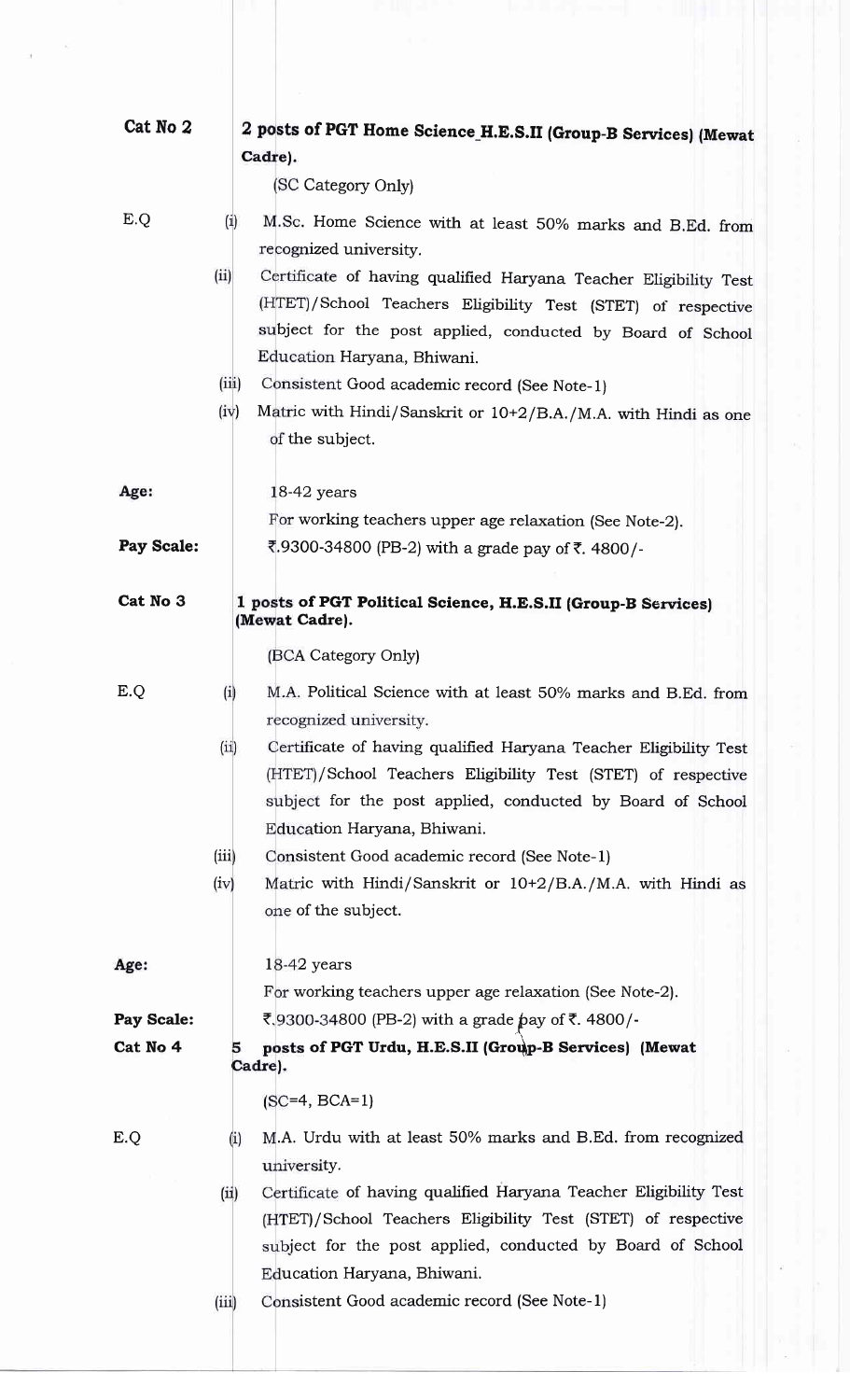|            |            | (iv) |                 |                            | Matric with Hindi/Sanskrit or 10+2/B.A./M.A. with Hindi as                                                                                                                                   |
|------------|------------|------|-----------------|----------------------------|----------------------------------------------------------------------------------------------------------------------------------------------------------------------------------------------|
|            |            |      |                 | one of the subject.        |                                                                                                                                                                                              |
|            |            |      |                 |                            |                                                                                                                                                                                              |
| Age:       |            |      |                 | 18-42 years                |                                                                                                                                                                                              |
|            |            |      |                 |                            | For working teachers upper age relaxation (See Note-2).                                                                                                                                      |
|            | Pay Scale: |      |                 |                            | ₹.9300-34800 (PB-2) with a grade pay of ₹. 4800/-                                                                                                                                            |
|            |            |      |                 |                            |                                                                                                                                                                                              |
|            |            |      |                 |                            | Animal Husbandry and Dairying, Department, Haryana                                                                                                                                           |
| Cat No 5   |            |      |                 |                            | 143 posts of Veterinary Livestock Development Assistant.                                                                                                                                     |
|            |            |      |                 | $(Backlog)=17$             | (SC=7+73 (Backlog)=80, BCA=4+42 (Backlog)=46, BCB=4+13                                                                                                                                       |
|            |            |      |                 |                            |                                                                                                                                                                                              |
| E.Q        |            |      | i)              | Institution.               | Matric or its equivalent from any recognized University /Board                                                                                                                               |
|            |            |      | $\overline{11}$ | by the Haryana Government. | Two years Veterinary Livestock Development Assistant Diploma<br>Course from Chaudhary Charan Singh, Haryana Agricultural<br>University, Hisar or any other Institution recognized / approved |
|            |            |      | in)             |                            | Note: Recognized Universities by Govt. of Haryana as per notification<br>dated 28.02.2011 (see at Website www.Pashudhan haryana gov.                                                         |
|            |            | iii) |                 | Education.                 | Knowledge of Hindi/ Sanskrit upto Matric Standard or Higher                                                                                                                                  |
| Age:       |            |      |                 | $17-42$ years              |                                                                                                                                                                                              |
| Pay Scale: |            |      |                 |                            | ₹9300-34800+ ₹4200 G.P. (Revised) Level-6 pay matrix                                                                                                                                         |
|            |            |      |                 |                            |                                                                                                                                                                                              |
|            | Fee:       |      |                 |                            |                                                                                                                                                                                              |
|            | Sr.        |      |                 | Category of post           | SC & BC candidates of Haryana State only                                                                                                                                                     |

No. Male Female 1. 1 to 5  $\frac{1}{25}$   $\frac{1}{25}$   $\frac{1}{25}$   $\frac{1}{218}$   $\frac{1}{218}$  once sent with the application form is neither transferable nor  $\overline{3}$ 35/- $\overline{3}$  $1$  to  $5$ Fee refundable/adjustable. The fee should be deposited through Net banking or e-Challan in any branch of State Bank of India, State Bank of Patiala, Punjab National Bank and IDBI Bank etc. available on payment site. Candidates are advised to choose their mode of payment i.e.

#### trtrtrtrt(tr\*\*\*\*\*\*\*\*

Net banking or e-Challan while applying online.

- Note 1. Good academic record i.e means the candidates having 50% marks after taking average of all examination i.e 10th/12th/Graduation/Post Graduation as the case may be. However the candidates must have atleast 50% marks in Post Graduation (for Category 1 to 4).
- as a teacher subject to a maximum of 5 years once for his/her appointment as per directions of Hon'ble Punjab & Haryana High Court, Chandigarh dated 01.06.2015 passed in CWP No. 20110 of 20 Nath Vs. State of Haryana & Others and for such working teachers, upper age relaxation certificate from Head of the Institute is mandatory and must be verified by DEO & counter signed by Director working in privately managed Govt. Aided Schools, schools and Government Schools shall be given age relaxation in upper age limit to the extent of service rendered by them Note 2.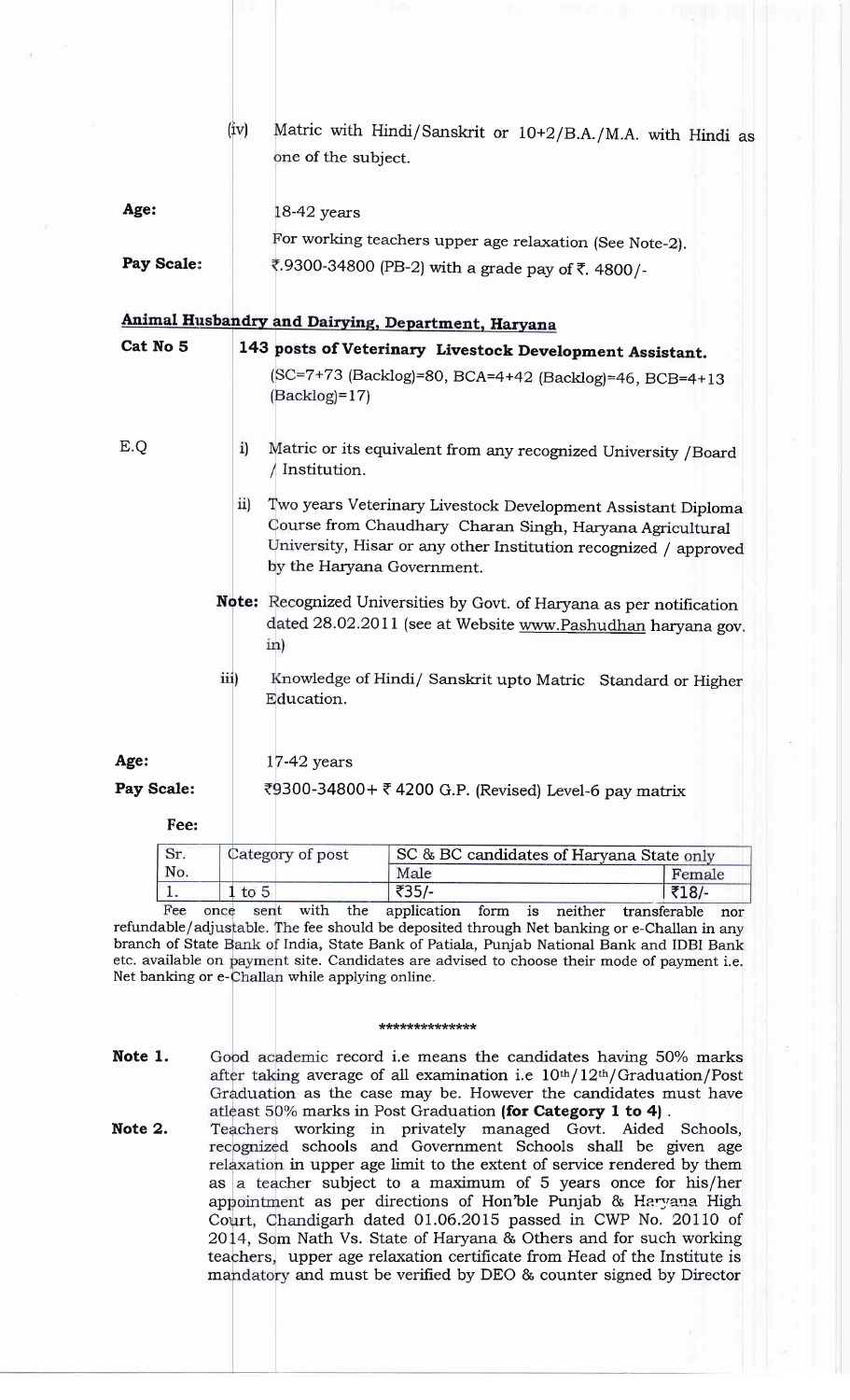of Secondary Education of the concerned State even for CBSE/Central Schools and Navodaya Vidhalaya (for Category 1 to 4).

- Note 3. 33% posts in each category i.e. Scheduled Caste (SC), Backward Class (A) & Backward Class (B) shall be reserved for women and this reservation shall be horizontal (for category No. 1 to 4).<br>A member of Service appointed by the direct recruitment shall be liable
- Note 4. date of appointment(for Category 1 to 4).<br>Degrees/Diploma/Certificate from i to serve for a continuous period of five years in the rural area from the
- Note 5. Degrees/Diploma/Certificate from institution/University not recognized by Department of Education, Haryana or UGC will not be eligible (for Category 1 to 4).
- Note 6. 5% relaxation in qualifying marks and good academic record allowed for SC candidates (for Category 1 to 4).
- Note 7. Reservation in Scheduled Caste (SC), Backward Class (A) & Backward Class (B) and women are only for Domicile of Haryana State.
- instructions for filling the online application form are Note 8. on the website of HARYANA STAFF SELECTION available COMMISSION i.e www.hssc.gov.in
- Note 9. In case of any guidance/information/clarification regarding the online filling of the application form and Advertisement the candidate can call at helpline No. 01725143700 on all working days from 9:00 A.M. to 5:00 P.M.

# Procedure/ Instructions for Online Filling Application Form:<br>Special Instruction:

The prescribed essential qualification does not entitle a candidate to be called for interview. The commission will short list the candidates for interview by holding a written examination. The decision of the Commission in all matters relating to acceptance or rejection of an application, eligibility/suitability of the candidates, mode of, and criteria for selection etc. will be final and binding on the candidates. No inquiry or correspondence will be entertained in this regard.

## General Instructions:

- 1. Please read the instructions and procedures carefully before you start filling the Online Application Form.
- $\, {\bf 2.} \,$  The candidate should fill all details while filling the Online Application Form.
- 3. After applying online, Registration No. and Password will be generated
- 4. Take print out of the registration no. and password screen for future reference of your application status and for Reprinting of your online filled application form and e-Challan form.
- application form and e-Challan 5. After successful submission of application candidates can take print out of
- 6. The hard copy of application form along with all required documents must be brought at the time of verification/scrutiny-cum-interview.
- andidates are advised to fill their application form carefully such as Name, Father's name, Date of Birth and Category, Qualification, photo, Signature & fee etc. After final submission of application form, no change will be allowed. Candidate will be responsible for any mistake in the data of application form and fees paid by him/her. There is no any correspondence will be entertained in this regard.

## **Relaxation in Age:**

- In the case of Scheduled Caste (SC), Backward Class (A) & Backward Class (B) the upper age limit is relaxable as per Haryana Govt. instructions. i)
- The upper age limit in respect of widow, legally separated woman, divorcee, deserted woman and unmarried woman will be upto 47 years as per ii) Government instructions.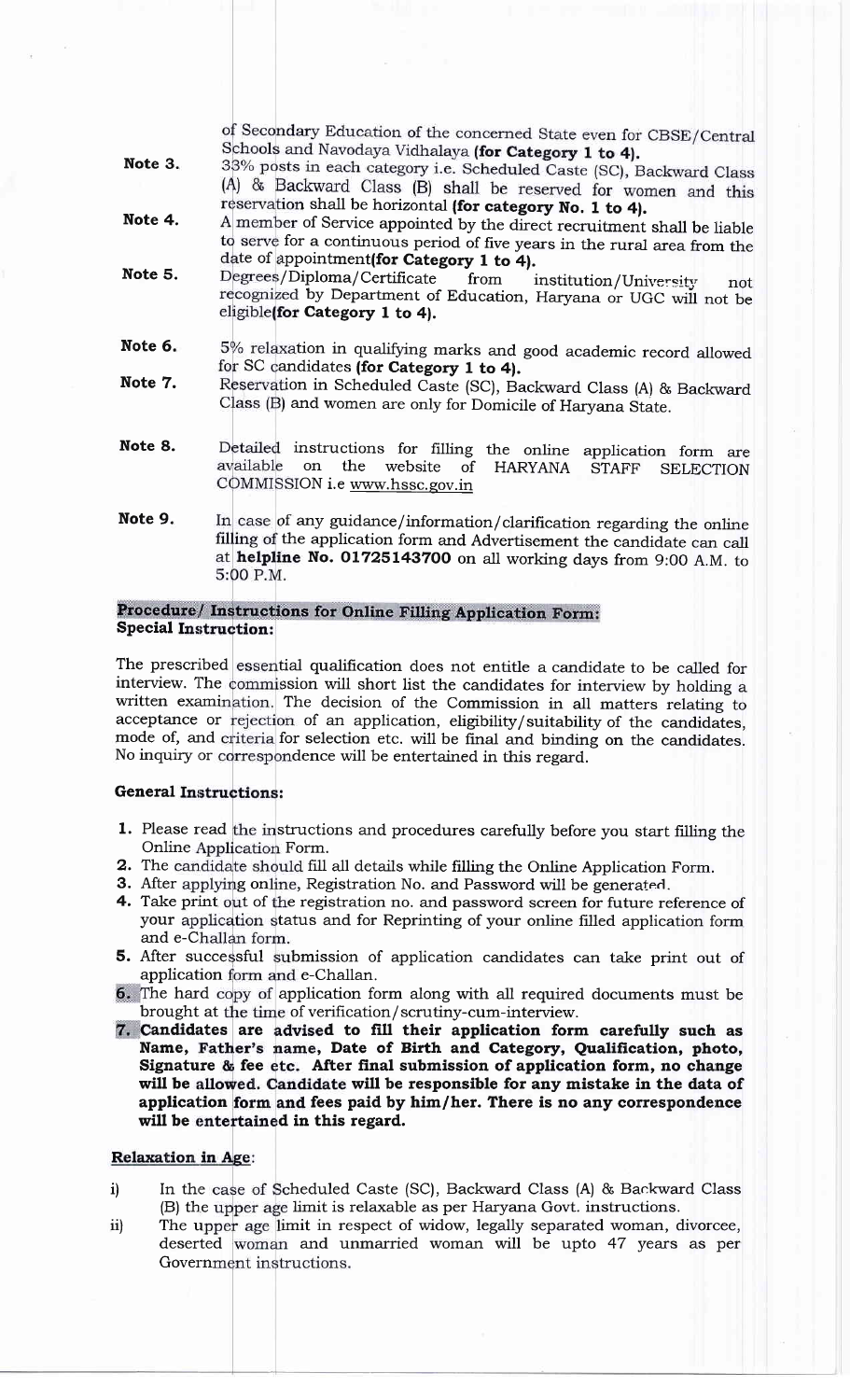- Qualification and other term and conditions of eligibility will be determined with regard to the last date fixed for receipt of online applications. iil
- Candidates applying for a post must ensure that they fulfill all the eligibility conditions on the last date of application. If on verification at any time before or after the written examination or interview or appointmen of the eligibility condition or it is found that the information furnished is false or incorrect their candidature will be cancelled. iiil

# **TEACHING EXPERIENCE (for Category No. 1 to 4)**

Experience wherever applicable will be considered, only after acquiring the essential qualification along with details of salary of the concerned post and the experience must be countersigned by the Director, Secondary Education of the concerned State even for CBSE/Central Schools & Navodaya Vidhalaya. Teaching experience must be for the post of PGT of the relevant subject

Printed Copv: and photocopy of self attested certificates must be brought by the candidate at the Printed copy of the application form with original certificates time of interview/verification alongwith Photo, Identity Proof i.e. Identity Card/Driving License/Passport/Voter Card/Pan Card/Aadhar Card etc.

## Action against candidates found guilty of misconduct :-

Candidates are warned that they should not furnish any particulars that are false, tampered/fabricated or should not suppress any material information while filling up the application form.

At the time of written examination/interview, if a candidate is (or has been) found guilty of : (i) using unfair means during the examination or (ii) impersonating or procuring impersonation by any person or (iii) misbehaving in the examination hall or taking away the question booklet or any part thereof/answer sheet from the examination hall or (iv) resorting to any irregular of improper means in connection with his/her candidature for selection or (v) obtaining support for his/her candidature by any unfair means, such a candidate may, in addition to rendering himself/herself liable to criminal prosecution, be liable :-

- (a) to be disqualified from the examination/interview for which he/she is a candidate.
- (b) to be debarred either permanently or for a specified period, from any examination or recruitment conducted by HSSC
- (c) for termination of service, if he/she already in Govt. Service.

#### Note:- HSSC reserves the rights to supervise the complete recruitment process from online application to selection by way of using Biometric process and CCTV Cameras/ Videography etc.

## **Fake Institutions:-**

various courses from any institution declared fake by the University Grants Commission or not recognized by Haryana Government shall not be eligible for being considered for recruitment to the posts advertised. Candidates, who have obtained degrees or diplomas or certificates for

### **Serving Government Employees:-**

certificate from their Head of department at the time of verification/scrutiny-cum interview. Serving Government Employees have to produce no objection

## DOCUMENTS TO BE UPLOADED WITH APPLICATION FORM

- Scanned Copy of Essential Qualifications i.e. Matric showing Date of Birth and mark sheet of  $10+2/Gr$  aduation/Diploma/Degree etc. i)
- Scanned Copy of Sport Gradation Certificate in case of Outstanding Sports Persons, duly issued by the Competent Authority. iil